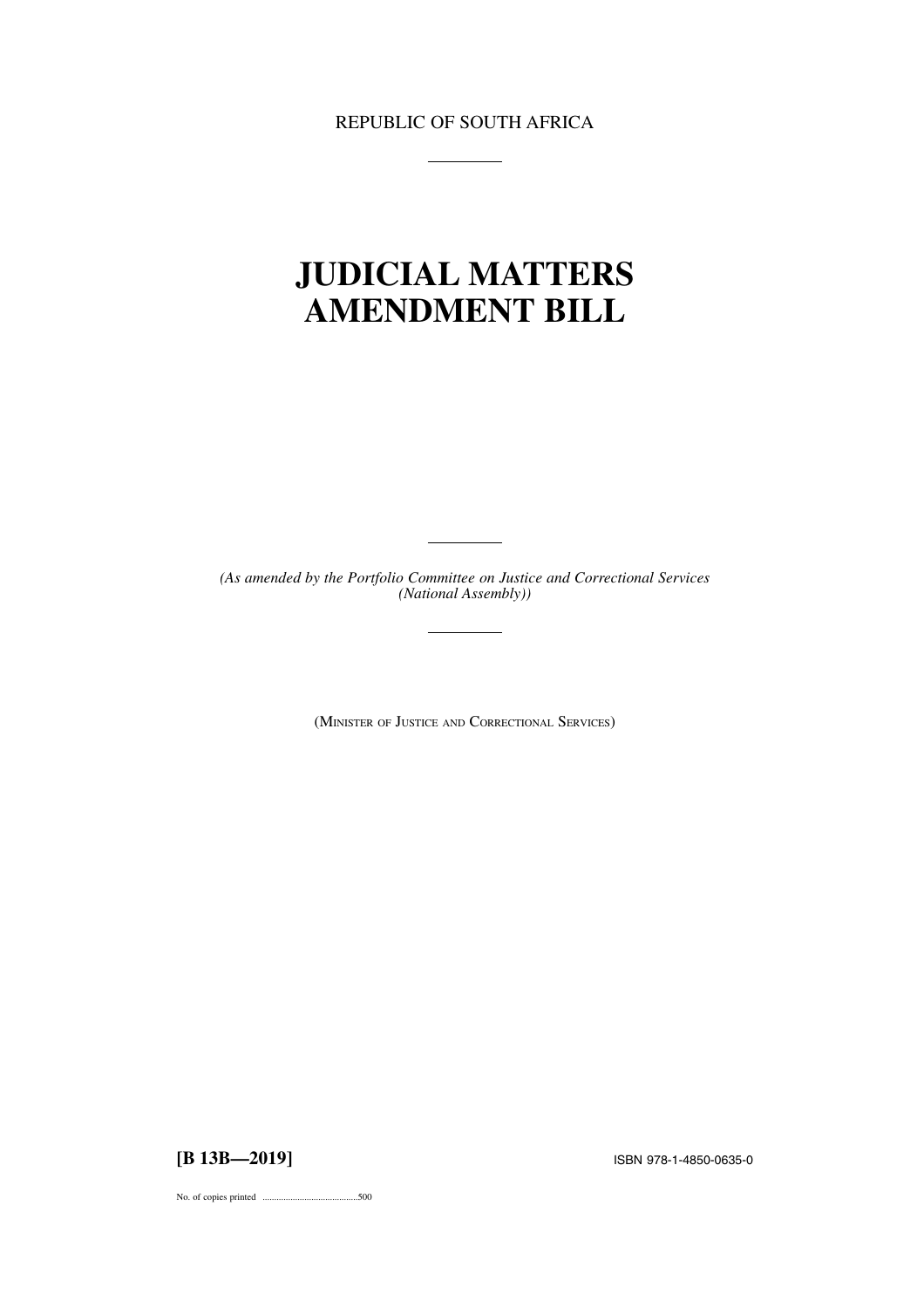#### **GENERAL EXPLANATORY NOTE:**

|  | Words in bold type in square brackets indicate omissions from<br>existing enactments. |
|--|---------------------------------------------------------------------------------------|
|  | Words underlined with a solid line indicate insertions in<br>existing enactments.     |

# **BILL**

**To amend—**

- **the Divorce Act, 1979, so as to further regulate the division of assets and maintenance of parties in divorce proceedings in accordance with a judgment of the Constitutional Court; and**
- **the National Prosecuting Authority Act, 1998, so as to deal with aspects pertaining to the term of office of the National Director of Public Prosecutions and the Deputy National Directors of Public Prosecutions in accordance with a judgment of the Constitutional Court;**

**and to provide for matters connected therewith.**

**P**ARLIAMENT of the Republic of South Africa enacts as follows:—

## **Amendment of section 7 of Act 70 of 1979, as amended by section 36 of Act 88 of 1984, section 2 of Act 3 of 1988, section 2 of Act 7 of 1989, section 1 of Act 44 of 1992 and section 11 of Act 55 of 2003**

**1.** Section 7 of the Divorce Act, 1979, is hereby amended by the substitution for subsection (3) of the following subsection:

''(3) A court granting a decree of divorce in respect of a marriage out of community of property—

- *(a)* entered into before the commencement of the Matrimonial Property Act, 10 1984, in terms of an antenuptial contract by which community of property, community of profit and loss and accrual sharing in any form are excluded; **[or]**
- *(b)* entered into before the commencement of the Marriage and Matrimonial Property Law Amendment Act, 1988, in terms of section 22(6) of the Black 15 Administration Act, 1927 (Act No. 38 of 1927), as it existed immediately prior to its repeal by the said Marriage and Matrimonial Property Law Amendment Act, 1988**[,]**; or
- *(c)* entered into in terms of any law applicable in a former homeland, without entering into an antenuptial contract or agreement in terms of such law,

may, subject to the provisions of subsections (4), (5) and (6), on application by one of the parties to that marriage, in the absence of any agreement between them regarding the division of their assets, order that such assets, or such part of the assets, of the other party as the court may deem just be transferred to the first-mentioned party.''.

5

20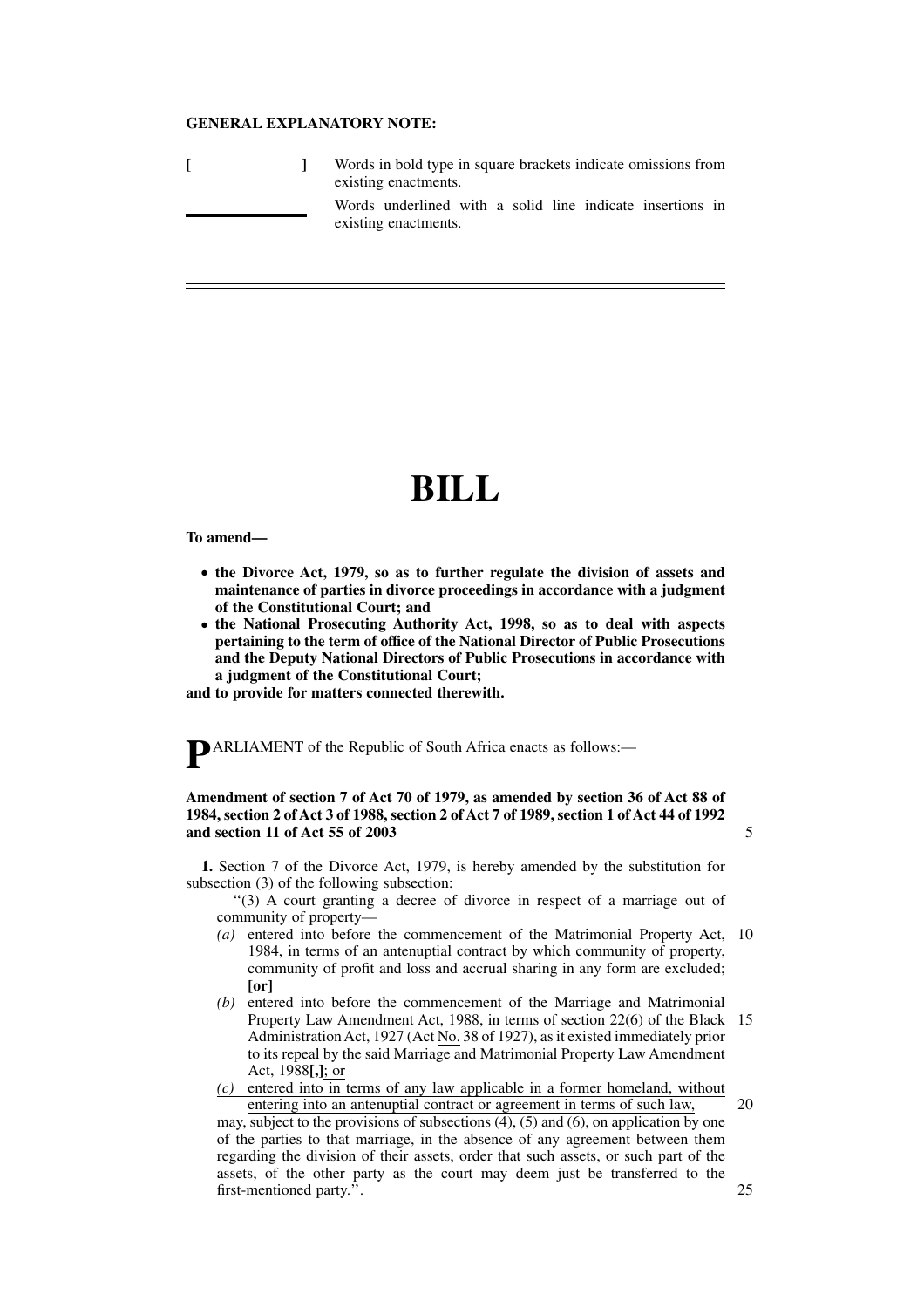## **Amendment of section 12 of Act 32 of 1998**

- **2.** Section 12 of the National Prosecuting Authority Act, 1998, is hereby amended—
	- *(a)* by the deletion of subsection (4);
	- *(b)* by the insertion in subsection (6) after paragraph *(a)* of the following paragraph:

''*(a*A*)* The period from the time the President suspends the National Director or a Deputy National Director to the time he or she decides whether or not to remove the National Director or Deputy National Director may not exceed twelve months.''; and

5

15

*(c)* by the substitution in subsection (6) for paragraph *(e)* of the following 10 paragraph:

''*(e)* The National Director or a Deputy National Director provisionally suspended from office shall receive, for the duration of such suspension, **[no salary or such salary as may be determined by the President]** his or her full salary.''.

# **Short title**

**3.** This Act is called the Judicial Matters Amendment Act, 2019.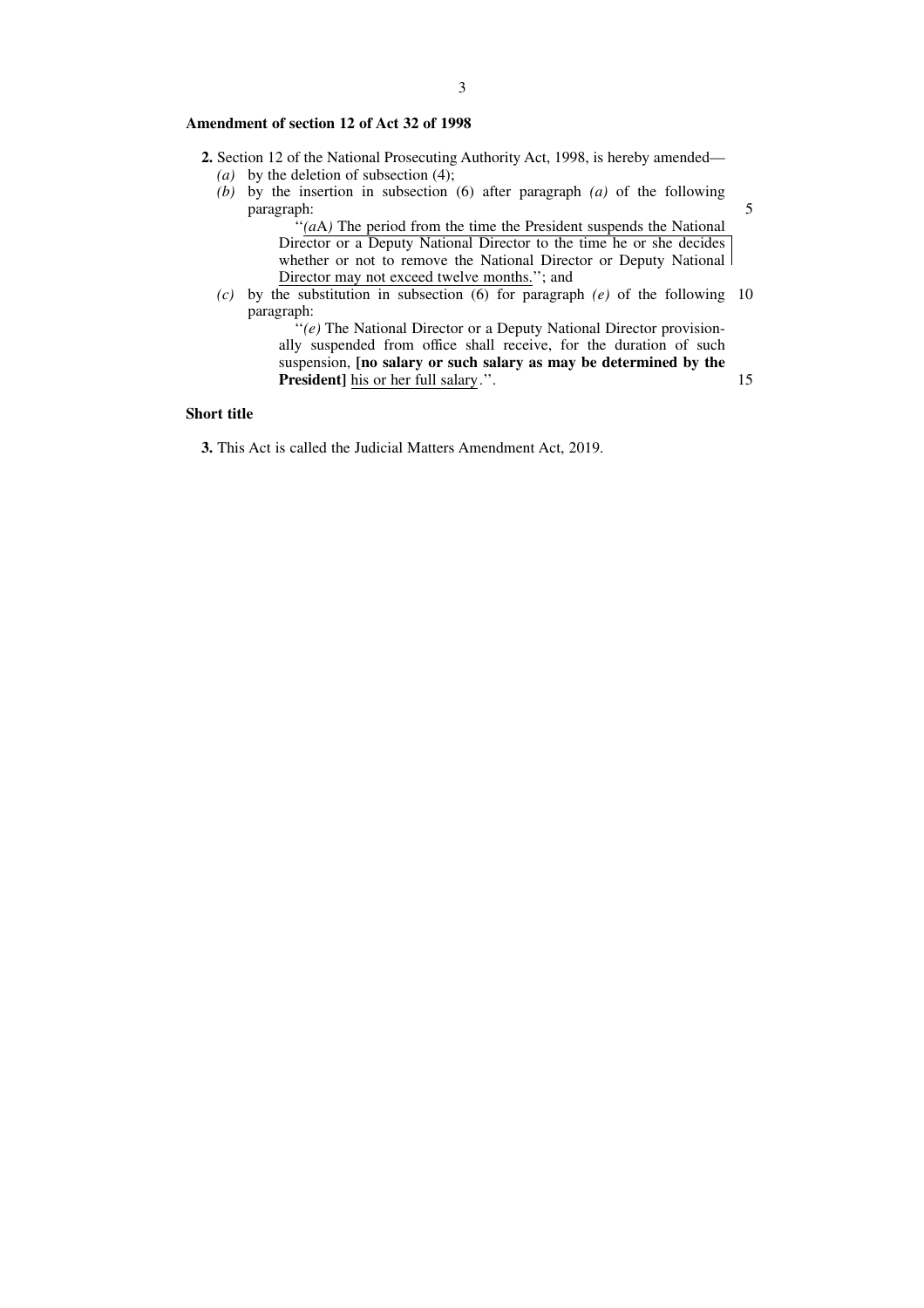#### **1. PURPOSE OF BILL**

The primary aim of the Judicial Matters Amendment Bill, 2019 (the ''Bill''), is to amend two Acts that are administered by the Department of Justice and Constitutional Development (the ''Department'') and are intended to address practical and technical issues.

#### **2. OBJECTS OF BILL**

- 2.1 **Clause 1** of the Bill amends section 7 of the Divorce Act, 1979 (Act No. 70 of 1979). This amendment arises from the Constitutional Court judgment in *Bukelwa Nolizwe Holomisa v Sango Patekile Holomisa and Another* [2018] ZACC 40 (''*Holomisa v Holomisa*'') where the court declared section 7(3) of the Divorce Act, 1979, constitutionally invalid.
	- 2.1.1 Section 7(3), read with section 7(4) and (5) of the Divorce Act, 1979, empowers a court granting a decree of divorce in respect of a marriage out of community of property to order a redistribution of assets where it considers it just and equitable to do so, taking into consideration the contribution, monetary and otherwise, of the parties to the marriage. The objective hereof was to make proprietary transfers possible that favoured women married out of community of property. The challenge is that this section only covers persons who were married, out of community of property before the commencement of the Matrimonial Property Act, 1984 (Act No. 88 of 1984), in terms of an ante-nuptial contract, which excluded community of property, profit and loss and accrual, and out of community of property before the commencement of the Marriage and Matrimonial Property Law Amendment Act, 1988 (Act No. 3 of 1988), in terms of section 22(6) of the Black Administration Act, 1927 (Act No. 38 of 1927). This in effect excludes persons married out of community of property under the repealed Transkei Marriage Act, 1978 (Act No. 21 of 1978). Section 22(6) of the repealed Black Administration Act, 1927, provided for a proprietary regime in terms of which a civil marriage between Africans was not in community of property, as it was the case under the common law, unless the parties intending to get married declared before a competent official within a month before the marriage that they intend their marriage to be in community of property.
	- 2.1.2 Section 22(6) of the Black Administration Act, 1927, was repealed in the former Transkei and re-enacted in section 39 of the Transkei Marriage Act, 1978. In the meantime, legislation was enacted in the pre-democracy South Africa, which ensured that the proprietary regime for all marriages in South Africa, regardless of race, would be in community of property. Furthermore, the severe consequences of a marriage out of community of property were then alleviated by section 7(3) of the Divorce Act, 1979. This development was not available to persons married in the former Transkei. While the Justice Laws Rationalisation Act, 1996 (Act No. 18 of 1996) extended the application of a number of laws, including the Divorce Act, 1979, and the Matrimonial Property Act, 1984, to areas which formed part of the former homelands, including the Transkei, and also repealed some sections of the Transkei Marriage Act, 1978, it did not repeal section 39. This section continued to operate until its repeal by the Recognition of Customary Marriages Act, 1998.
	- 2.1.3 The Constitutional Court, in the case of *Holomisa v Holomisa*, found that section 7(3) of the Divorce Act, 1979, discriminates against women married out of community of property under the Transkei Marriage Act, 1978, in that it fails to extend to them the protection of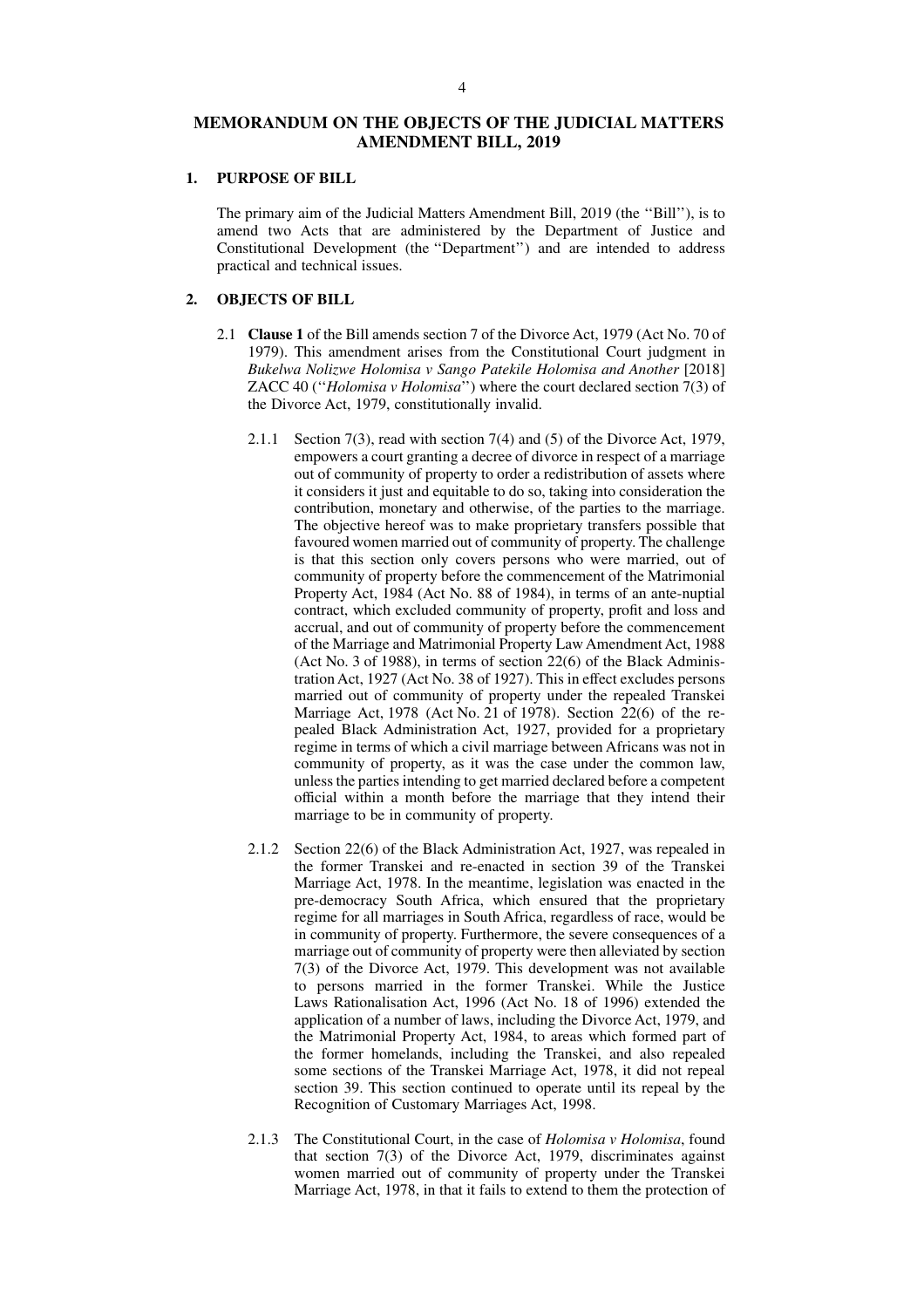a just and equitable redistribution of property on divorce and as such fails the test of rationality in terms of section 9(1) of the Constitution, which affords everyone the right to equal protection and benefit of the law.

- 2.1.4 In order to ensure that no other law that may be applicable in the Republic, of similar purport to the former Transkei Marriage Act, 1979, including any law that may still be in operation in a former homeland, has the effect of excluding spouses married out of community of property from the benefits of section 7(3) of the Divorce Act, 1979, **clause 1** amends section 7(3) by inserting a new paragraph *(c)*, which, in effect, provides that a marriage out of community of property entered into in terms of any law applicable in a former homeland, falls within the scope of section 7.
- 2.2 **Clause 2** of the Bill amends section 12 of the National Prosecuting Authority Act, 1998 (Act No. 32 of 1998), which deals with the term of office of the National Director of Public Prosecutions (the ''National Director'') and Deputy National Directors of Public Prosecutions (''Deputy National Directors'').
	- 2.2.1 Section 12(4) of the National Prosecuting Authority Act, 1998, deals with the extension of the term of office of the National Director and Deputy National Directors who are otherwise due to retire from office due to age. In terms of section 12(1) of the National Prosecuting Authority Act, 1998, the National Director and Deputy National Directors hold office for a non-renewable term of 10 years but must vacate office at the age of 65 years. Section 12(4) of the National Prosecuting Authority Act, 1998, currently empowers the President to extend the term of office of a National Director or a Deputy National Director beyond the age of 65 years if the President is of the opinion that it is in the public interest to do so, but not for longer than two years. Section 12(6) of the National Prosecuting Authority Act, 1998, currently provides that the President may provisionally suspend the National Director or a Deputy National Director for misconduct, among others, pending an inquiry into his or her fitness to hold office. There is no limit placed on such suspension. In terms of section  $12(6)(e)$ , a National Director or Deputy National Director who is suspended provisionally will receive either no salary or such salary as may be determined by the President for the duration of the suspension.
	- 2.2.2 In *Corruption Watch NPC and Others v The President of South Africa and Others* [2018] ZACC 23*,* the Constitutional Court declared that the provisions of section 12(4) and (6) of the National Prosecuting Authority Act, 1998, are constitutionally invalid. Regarding section 12(4) of the National Prosecuting Authority Act, 1998, the Court held that the President's power to extend the term of office of a National Director undermines the independence of the office of the National Director. Section 12(4) of the National Prosecuting Authority Act, 1998, is consequently being deleted. The Court also found that section 12(6) of the National Prosecuting Authority Act, 1998, is constitutionally invalid to the extent that it permits the suspension of a National Director or a Deputy National Director by the President for an indefinite period and without pay, compromising the independence of those offices. Section 12(6) of the National Prosecuting Authority Act, 1998, is therefore being amended to provide that the period of suspension of a National Director or a Deputy National Director by the President may not exceed 12 months. A new subsection 16(6)*(a*A*)* is proposed to give effect to this proposal. While the Constitutional Court judgment ordered that the period of suspension may not exceed six months, it is proposed that the period should be 12 months. In practice it will be virtually impossible to complete an investigation within six months. Section 12(6)*(e)* of the National Prosecuting Authority Act,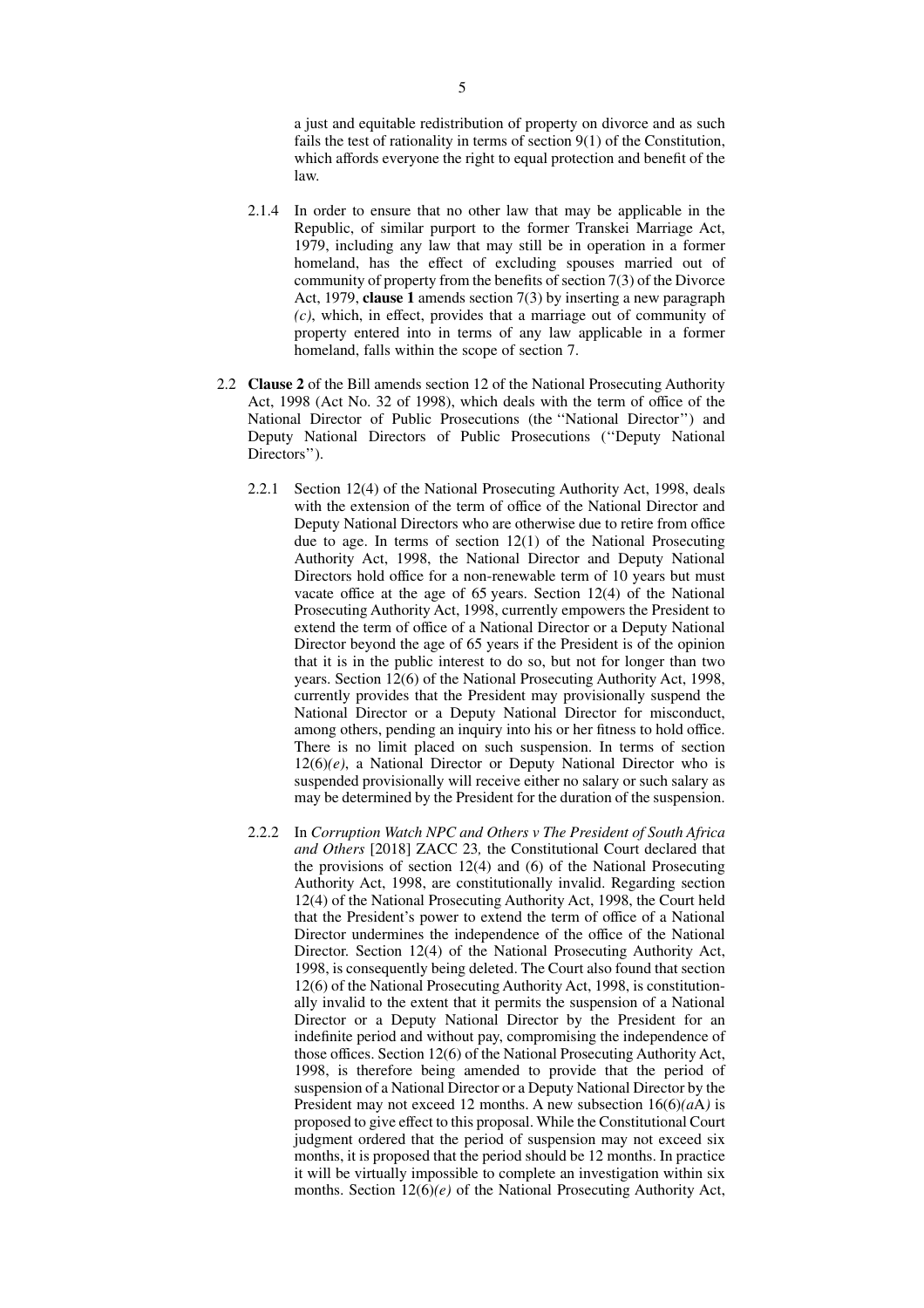1998, is being amended to provide that a National Director or a Deputy National Director who is on suspension is entitled to his or her full salary.

2.3 **Clause 3** contains the short title of the Bill.

# **3. CONSULTATION**

The provisions of the Bill arise from the Constitutional Court judgments of *Holomisa v Holomisa* and *Corruption Watch NPC and Others v The President of South Africa and Others*. The National Prosecuting Authority was consulted on the amendments to the National Prosecuting Authority Act, 1998.

## **4. IMPLICATIONS FOR PROVINCES**

There are no implications for the provinces.

# **5. FINANCIAL IMPLICATIONS FOR STATE**

There are no financial implications for the State.

# **6. PARLIAMENTARY PROCEDURE**

- 6.1 The State Law Advisers and the Department are of the opinion that the Bill should be dealt with in accordance with the procedure set out in section 75 of the Constitution, since it contains no provisions to which the procedure set out in section 74 or 76 of the Constitution applies.
- 6.2 The Constitution distinguishes between four categories of Bills as follows: Bills amending the Constitution (section 74); Ordinary Bills not affecting provinces (section 75); Ordinary Bills affecting provinces (section 76); and Money Bills (section 77). A Bill must be correctly classified or tagged, otherwise it would be constitutionally invalid.
- 6.3 The Bill has been considered against the provisions of the Constitution relating to the tagging of Bills, and against the functional areas listed in Schedule  $4<sup>1</sup>$  to the Constitution.
- 6.4 The crux of tagging has been explained by the courts, especially the Constitutional Court in the case of *Tongoane and Others v Minister of Agriculture and Land Affairs and Others* 2010 (8) BCLR 741 (CC). The Court, in its judgment, stated as follows:
	- ''**[58]** What matters for the purpose of tagging is not the substance or the true purpose and effect of the Bill, rather, what matters is whether the provisions of the Bill ''in substantial measure fall within a functional area listed in schedule 4''. This statement refers to the test to be adopted when tagging Bills. This test for classification or tagging is different from that used by this court to characterise a Bill in order to determine legislative competence. This ''involves the determination of the subject matter or the substance of the legislation, its essence, or true purpose and effect, that is, what the [legislation] is about''. (footnote omitted)
	- **[60]** The test for tagging must be informed by its purpose. Tagging is not concerned with determining the sphere of government that has the competence to legislate on a matter. Nor is the process concerned with preventing interference in the legislative competence of another sphere of government. The

<sup>1</sup> Functional areas of concurrent national and provincial legislative competence